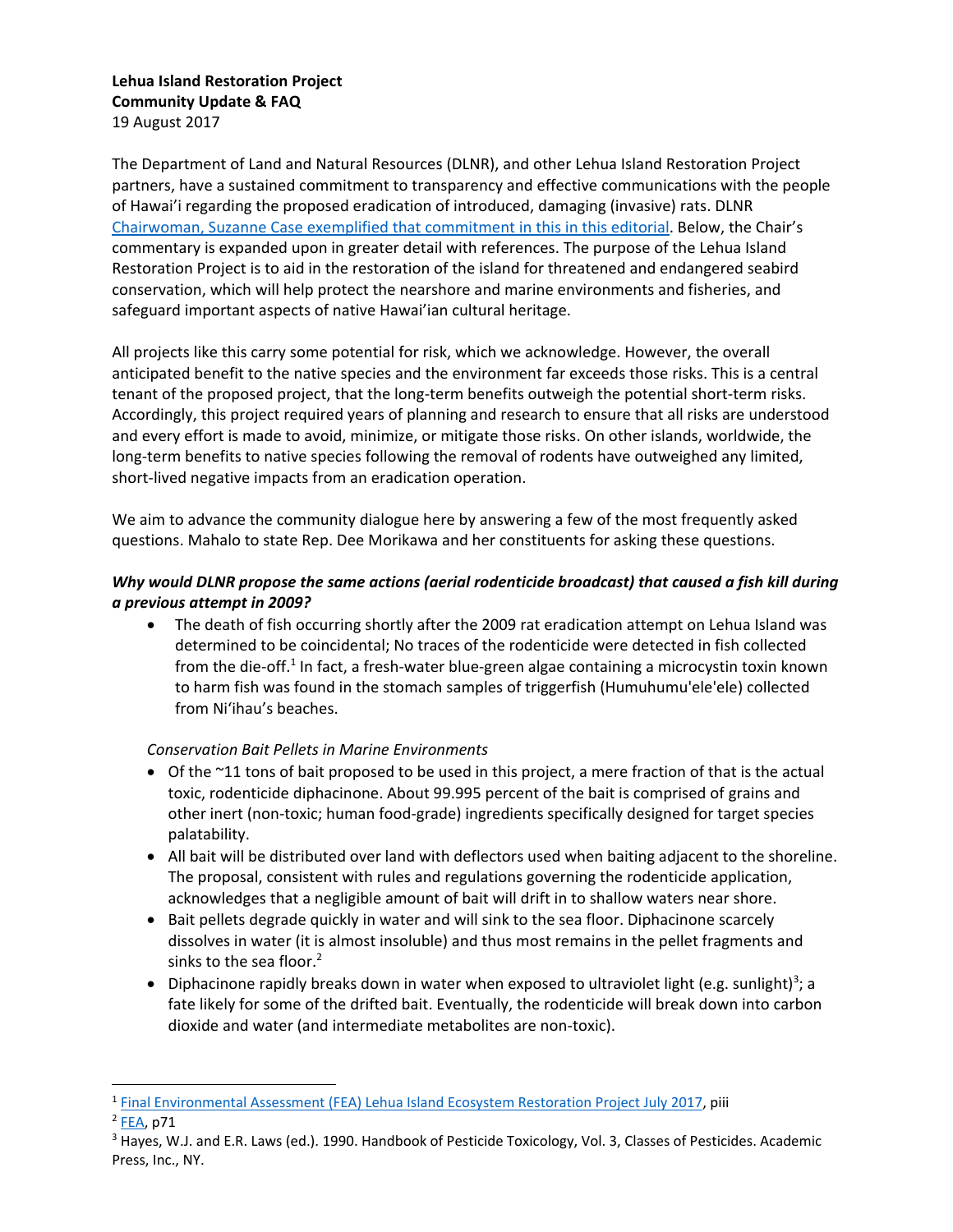#### *Nominal Risk to Fish*

- Samples deliberately collected by scientists of fish, invertebrates (crabs and limpets), and seawater collected days after aerial application of diphacinone on Mōkapu and Lehua (2009) showed no detectable levels of diphacinone in their tissues.<sup>4</sup>
- Lab and field studies have demonstrated that fish will consume inert bait pellets (with no rodenticide); however, lab studies found fish did not consume bait containing the rodenticide diphacinone. 5
- The Environmental Assessment concludes: "*Given the relatively small amount of bait that would be expected to enter the marine environment, the rapid dissolving of pellets, and that fish appear to avoid diphacinone, it appears consumption of rodenticide baits would be unlikely. In the unlikely event of fish ingesting diphacinone, the study on black triggerfish, smallmouth bass, and fathead minnows indicate that they are amongst the least sensitive animals to the effects of diphacinone." 6*

### **Why was there a fish subsidy originally offered to the people of Ni'ihau?**

- During initial discussions with the Ni'ihau community about the project, the project partners considered scenarios where the science-based environmental assessment might conclude the need for a fishing moratorium. In that context, a food subsidy might have been considered for, or sought by, fishers affected, including the Ni'ihau community, to offset their loss in fish catch.
- Given that the preponderance of the science evaluated for the Environmental Assessment concluded that there is little to no risk to fish and a fishing moratorium is unnecessary, fishing subsidies are not relevant.

## **Is the helicopter authorized to fly over Lehua, which is a State Bird Sanctuary? Does it need DLNR approval?**

- The bait would be applied per a flight plan that ensure personnel safety minimizes: bait spread into the marine environment; disturbance to native wildlife; and minimizes helicopter flighttime costs. 7
- The project moves forward only with all necessary authorizations to operate the helicopter over Lehua Island. That includes authorizations from the coast guard (landowner) and the State Seabird Sanctuary Manager (DLNR). The flight plans will comply with all applicable state and federal aviation regulations. Ni'ihau Ranch and the Robinson family authorize flights over Ni'ihau.

# **We heard the helicopter will be refueled on Ni'ihau with the blades running? Is that true? Is it safe?**

- Yes, the helicopter will be refueled on Ni'ihau with rotors spinning. This is known as *hot refueling* and it is standard practice for commercial and private helicopter operators as it saves time and wear and tear on the engines from frequent starting and stopping.
- Safety of project personnel and the environment are critically important to the operation. The refueling of A1 Jet fuel will only be done by mechanics, pilots, or other personnel trained in safely refueling the helicopter. The area around the refueling zone will only be open to authorized personnel trained on relevant safety protocols.
- On Ni'ihau, a separate site near the helicopter landing site would be used to store fuel. This fuel for the helicopter would be in 208-liter (55 gal) drums and would be held in a containment area

 $\overline{a}$ 4 Ibid, p72

<sup>5</sup> Ibid, p71

<sup>6</sup> Ibid, p72

 $<sup>7</sup>$  Ibid, p37</sup>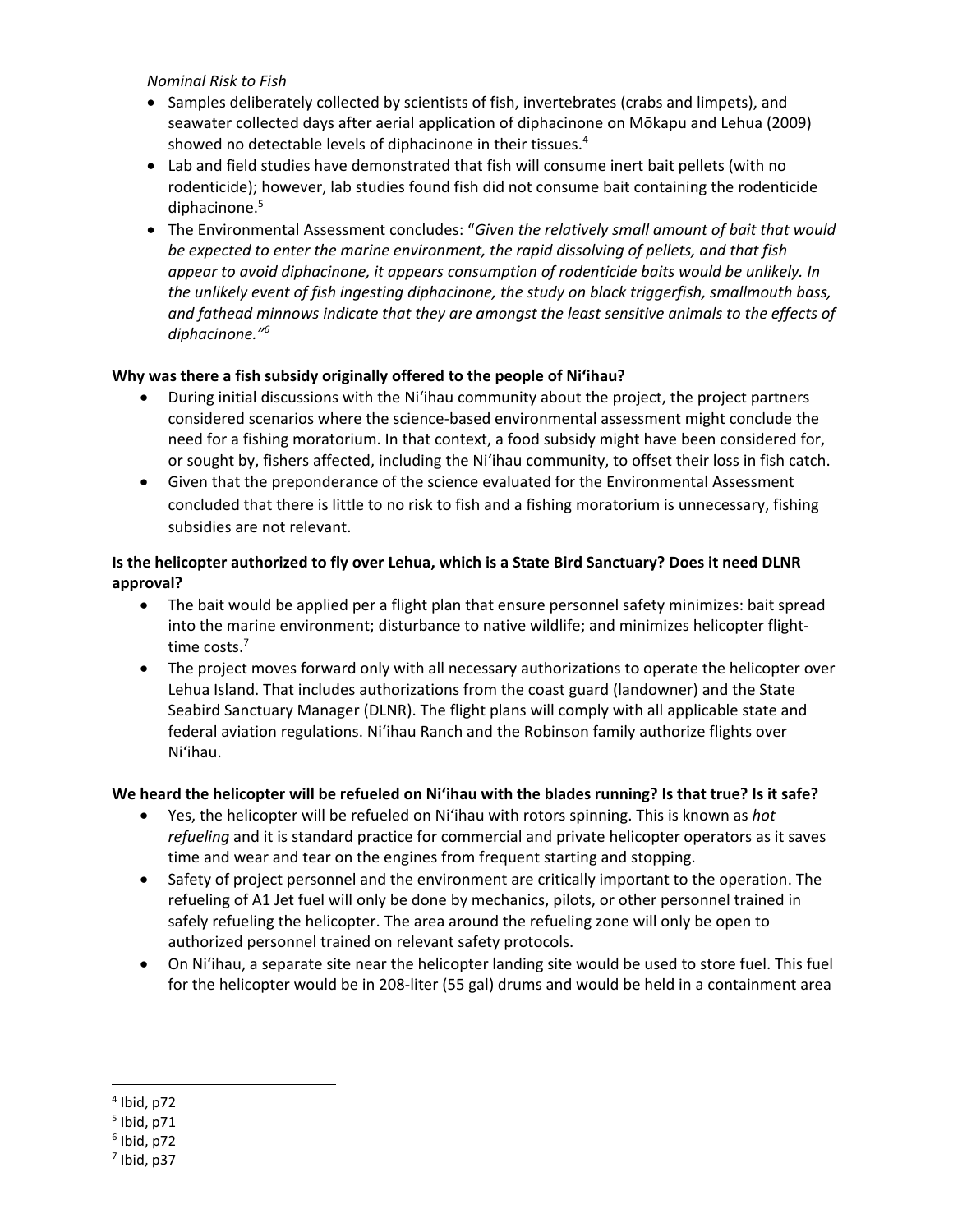that meets EPA<sup>8</sup>-approved Spill Prevention, Control, and Countermeasure (SPCC) rules and covered to prevent water intrusion to the fuel. $9$ 

### **How does the operation deal with windy/over scatter (drift) of pellets?**

The FEA includes a wind speed no-baiting restriction of 35mph.<sup>10</sup> To further reduce risks of drift, the project partners' operational plan self-imposes a voluntary restriction of 25mph; and we anticipate the draft aerial permit awaiting HDOA signature will reinforce that same 25mph restriction. The operational plan and permits acknowledge a small amount of bait making its way into the nearshore marine environment, but the overall risks to the marine environment are nominal. See question one and the following question.

### **Do pellets over scatter in the water affect seals by affecting fish?**

- There may be up to 15 Monk Seals expected on/near Lehua during the time of the proposed operation. Monk Seals forage entirely offshore in deep waters, and sometimes spend days away from the island before returning to this island to sleep and digest.  $11$
- The few bait pellets that will reach the water will be very close to shore, will degrade quickly, and are unlikely to be ingested by the near-shore fish present at the time.<sup>12</sup>
- Because Monk Seals forage primarily in offshore areas it is unlikely they would prey on any fish that may have consumed rodenticide pellets, however unlikely. In the event a seal did forage in the near shore environment there would be a very low probability it would encounter a fish that had consumed rodenticide of any consequence.<sup>13</sup>
- Based on the above, it would be unlikely that the proposed project would expose monk seals to a sufficient quantity of rodenticides to have any negative effects.<sup>14</sup>
- Furthermore, there have been no documented cases of impacts to seals or sea lions after aerial bait application, including the 2009 bait application on Lehua Island.<sup>15</sup>

#### **Does Hawai'i Department of Agriculture (HDOA) have permission to inspect the ongoing project?**

- The HDOA has a cooperative agreement with the US EPA to enforce Federal Insecticide, Fungicide, and Rodenticide Act of 1947 (FIFRA) and is the State Lead Agency by the EPA and has the authority to enforce federal law (FIFRA) and promulgate Hawai'i State pesticides laws.<sup>16</sup>
- They implement/enforce state laws for licensing, sale or distribution and use of pesticides, application information, restrictions and aerial application permitting, etc.
- The HDOA Pesticides Branch has at their discretion the authority to inspect any site where pesticides are being used.<sup>17</sup>
- A permit from HDOA is required for the project to move forward and we anticipate permit conditions that include HDOA on-site monitors before, during, following every bait application.
- The project partners will have an on-site monitoring team stationed on Lehua before the first drop and for at least a week following the last drop and that team includes representatives from DLNR, Island Conservation, and US Department of Agriculture. That team will be evaluating bait uptake, and monitoring for any unanticipated outcomes.<sup>18</sup>

 $\overline{\phantom{a}}$ 

- $11$  Ibid, p69-70
- $12$  Ibid, p71
- <sup>13</sup> Ibid, p69-70
- $14$  Ibid
- $15$  Ibid

 $17$  Ibid  $18$  Ihid

<sup>8</sup> Environmental Protection Agency

<sup>&</sup>lt;sup>9</sup> [FEA,](https://www.fws.gov/pacificislands/documents/Lehua%202017%20Final%20EA_06Ju12017.pdf) p35

 $10$  Ibid, p50

 $16$  [FEA,](https://www.fws.gov/pacificislands/documents/Lehua%202017%20Final%20EA_06Ju12017.pdf) Ibid, p26